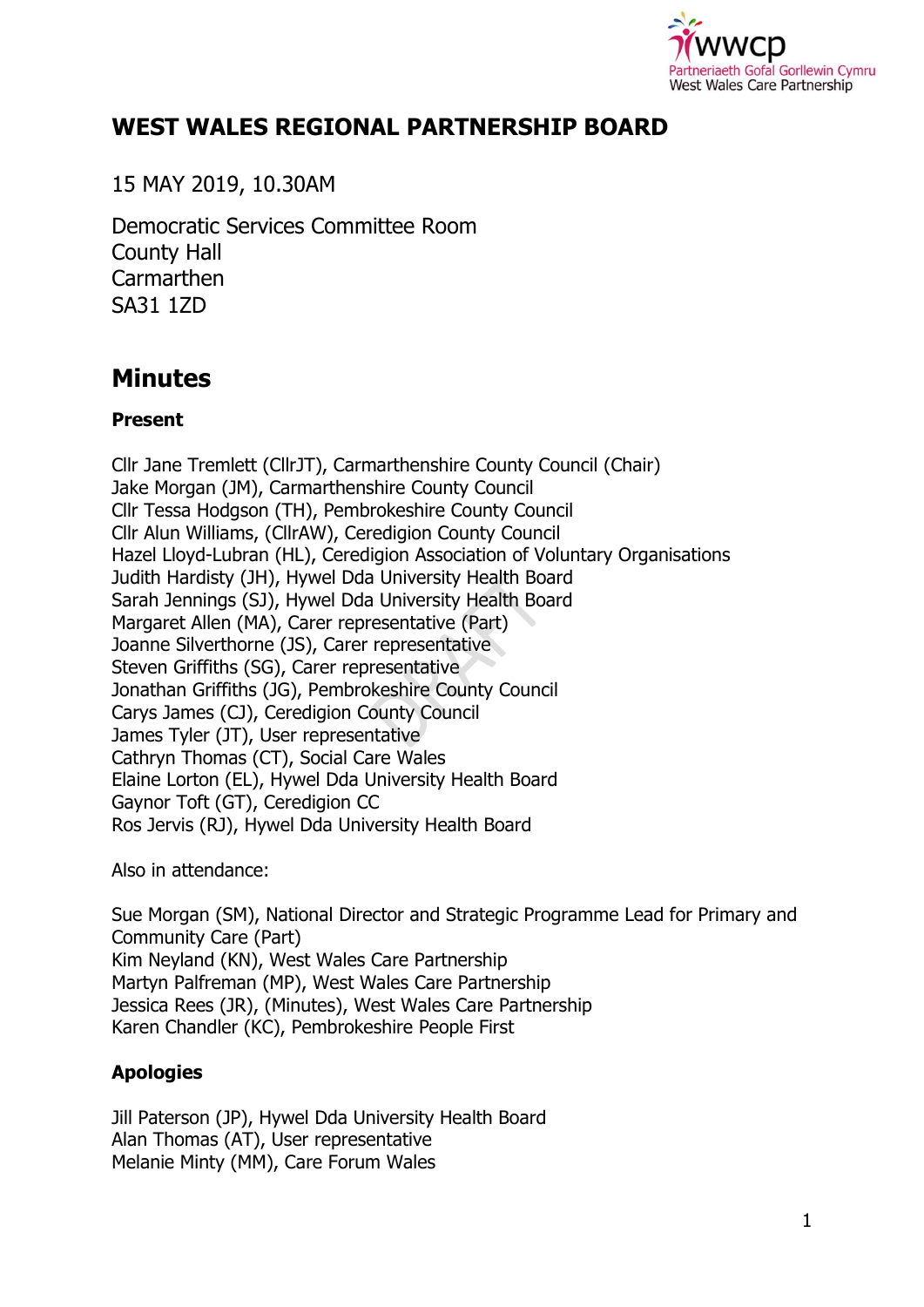## **1. Welcome and introductions**

The Chair welcomed attendees to the meeting. Round table introductions followed. She congratulated TH on her recent appointment within Welsh Government to be a part of the national independent safeguarding board.

## **2. Apologies**

Apologies were noted.

## **3. Minutes of previous meeting held on 25 March 2019 and Matters Arising**

RJ advised that she had given her apologies for the previous meeting. With that amendment, the minutes were approved as an accurate record of the meeting.

#### Matters Arising

Item 4: Carer representation on Carers' Development Group

SJ advised that carers representatives on the RPB were now invited to attend meetings of the Group but had not been able to attend to date. They had nevertheless provided input into the development of ICF bids for carers which had informed final submissions

Item 5: Appointment of Housing and Education representatives

MP advised that Gareth Morgan the Director for Education and Children in Carmarthenshire CC had been nominated to sit on the RPB, meeting new requirements within the revised regulations. Gaynor Toft (Corporate Manager – Housing, Ceredigion CC) and Jonathan Morgan (Head of Homes and Safer Communities, Carmarthenshire CC) would both sit on the RPB to represent housing, along with a Registered Social Landlord (RSL) representative, currently being sought though discussions with organisations operating within West Wales.

Regional Leadership Group

Members were advised that a meeting of the Regional Leadership Group, established under the agreed revisions to regional governance, would be convened shortly and an update provided at the next meeting.

Item 8:Tackling Out of County placements

CllrAW advised that a paper setting out the current position in West Wales and initiatives aimed at reducing the number of out of county placements was being prepared and would be presented at the next meeting.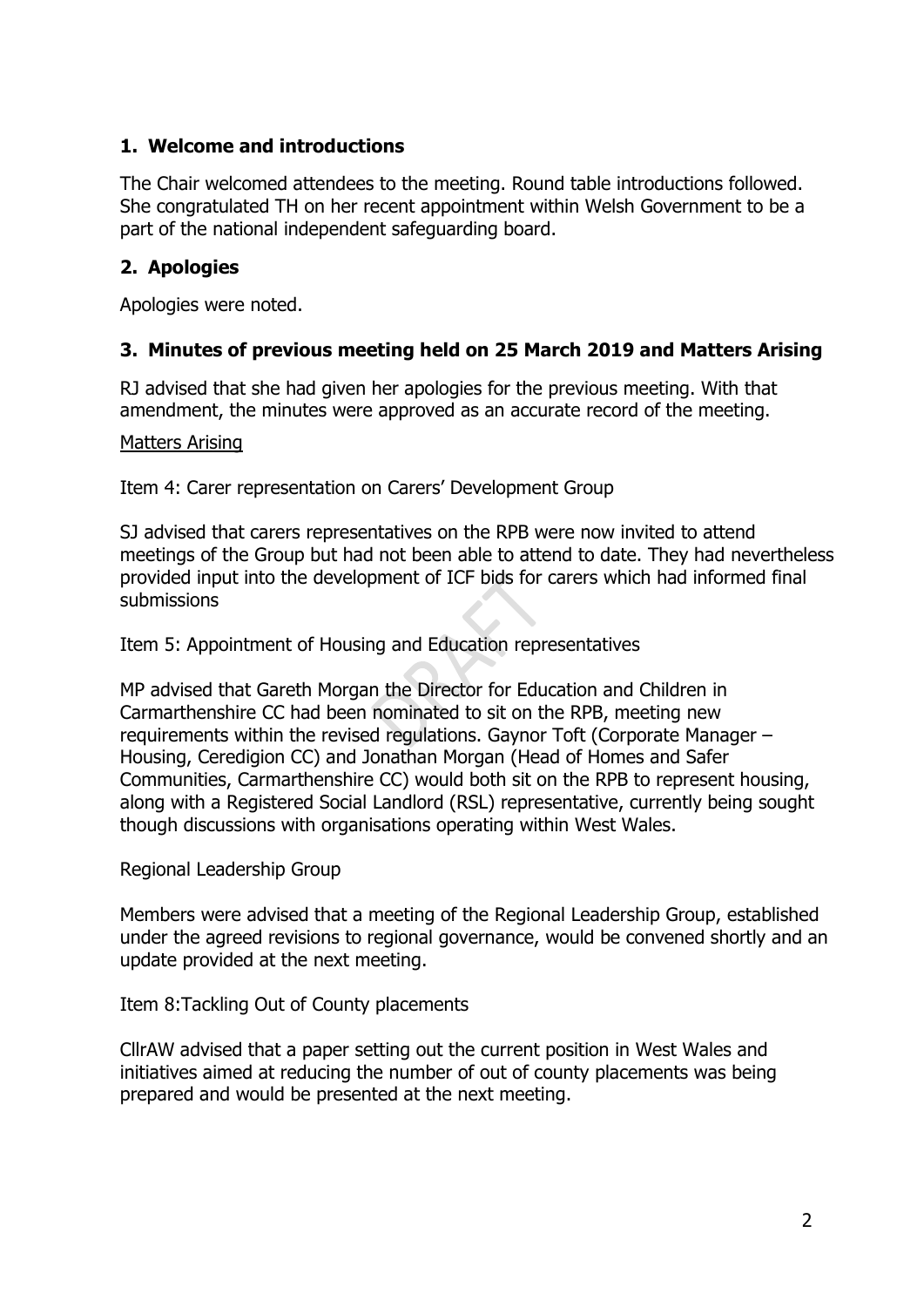#### Item 10: Regional PSB/ RPB meeting  $7<sup>th</sup>$  June 2019

MP reported that a joint meeting of the 3 West Wales PSBs, the RPB would be held on 7 June to explore opportunities for closer joint working. Representatives of Powys RPB and PSB had also been invited to share learning. RPB members were encouraged to register for the event if they had not already done so and feedback would be provided at the next meeting.

#### Regional conference

MP informed members that the West Wales Care Partnership annual conference scheduled for 23 May had been postponed due to the European elections. The Conference would now take place on 10 October at Parc y Scarlets in Llanelli. The Deputy Minister for Health and Social Services would be in attendance for part of the day.

#### **4. National Strategic Programme for Primary Care**

The Chair introduced Sue Morgan, the National Director and Strategic Programme Lead for Primary and Community Care, who attended for this item and provided a presentation on the national Strategic Programme for Primary Care.

Building on previous policy directives 'Setting the Direction' (2010) and the Primary Care Plan for Wales (2015-18), consolidating the development and cluster working across Wales and reflecting the principles of A Healthier Wales, the new programme had been launched by the Minister for Health and Social Services in November 2018. The programme was focused on:

- Measuring what matters to people
- A greater emphasis on wellbeing
- Joining up health and social care and upscaling successful models
- A whole system approach
- Investment in new technologies
- Shift from acute to community

Six key workstreams had been established, as follows:

- Prevention and wellbeing
- 24/7 model of care
- Data and digital technology
- Workforce and organisational development
- Communication and engagement
- Transformation programme and cluster development

The approach had been endorsed by the National Primary Care Board on 9 May.

Discussion took place on the implications for the RPB and how national and local actions could be aligned. The following points were raised: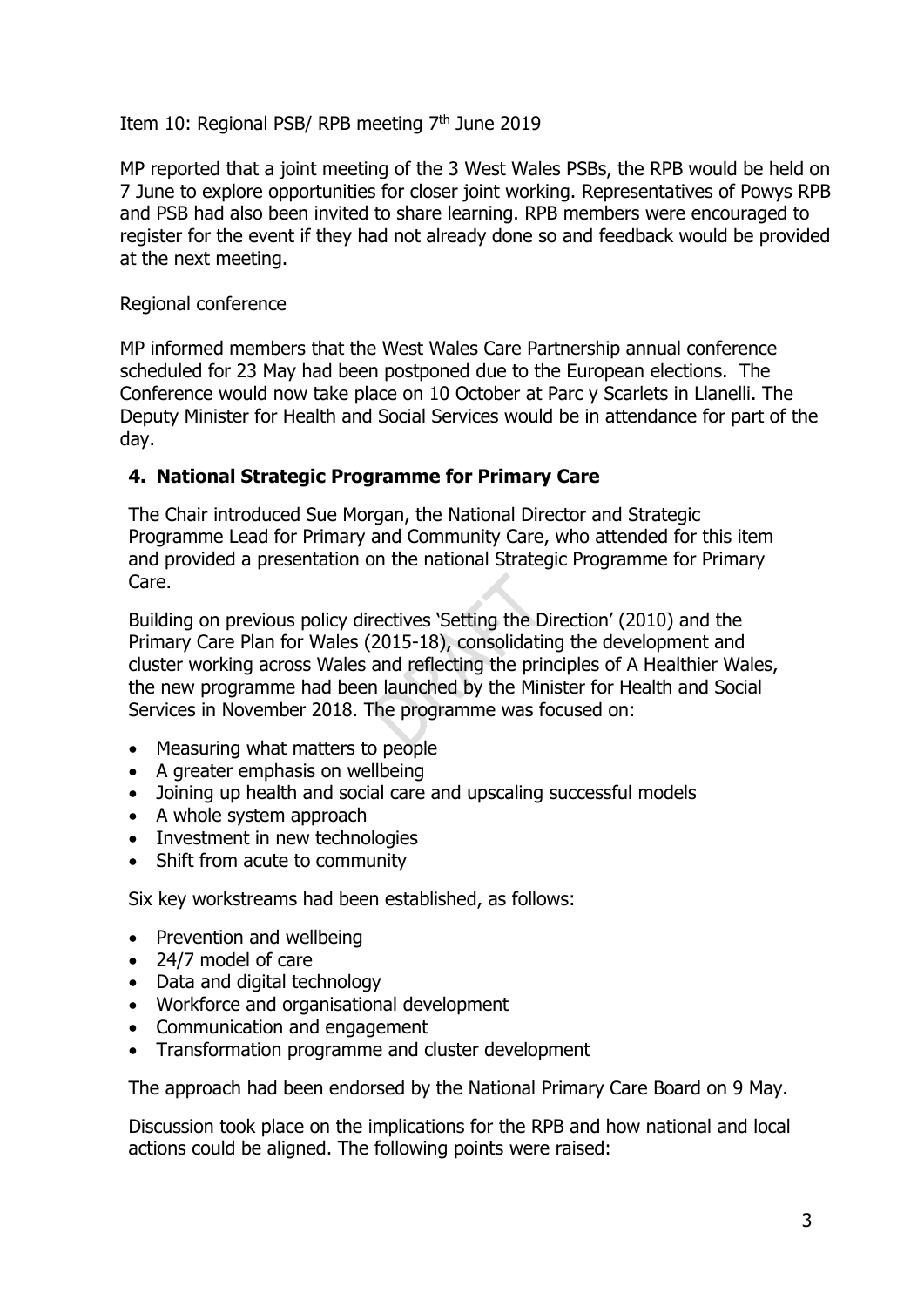- It would be vital that RPBs were engaged actively in delivering the ambitions of the programme and communicating with staff and stakeholders.
- There were clear overlaps between the national programme and regional programmes being taken forward with Transformation Fund resources. Several of the West Wales programmes would be addressing key objectives of the primary care model, including seamless care, 24/7 response and technology-enabled care. It would be important to join activity up to maximise impact and also to avoid duplication. Coherent communication would also be vital. This was acknowledged and SM stated that careful attention was being paid to regional transformation programmes in taking the national work forward.
- Resourcing of the programme was key SM advised this would be primarily through redirecting existing resources to deliver new models. Limited programme capacity was being appointed to support implementation.
- The digital aspects of the programme were likely to highlight current limitations of the Welsh Community Care Information System (WCCIS) and the opportunity would need to be taken to extend its reach and functionality to bring in all parts of the system, including GPs
- Effective engagement of GPs would be vital to the success of the programme. Revisions to the GP contract provided opportunities here.
- The crisis in availability of GPs in rural areas also needed to be addressed through the programme as this was having a huge impact in terms of admissions to hospital. SM gave reassurance that workforce issues and the development of sustainable models were being prioritised within the overall programme.

The Chair thanked SM for her presentation and for the helpful discussion. It was agreed that ongoing conversation with the RPB would be helpful as the programme progressed and arrangements would be put in place to facilitate this. **ACTION: MP**

#### **8. Service user/ carer involvement in the work of the RPB**

This Item was brought forward by the Chair with the agreement of the Board.

MP advised members that, following discussion at the previous RPB meeting, user and carer representatives had developed a series of recommended improvements which would enable them to contribute to discussions and the business of the Board more effectively. This work had coincided with an external evaluation commissioned from Practice Solutions to evaluate service user and carer involvement in the RPB. This work had been funded through a regional Facilitation Grant provided by Social Care Wales.

Whilst the Practice Solutions report had identified a number of instances of effective practice in West Wales, it nevertheless included areas for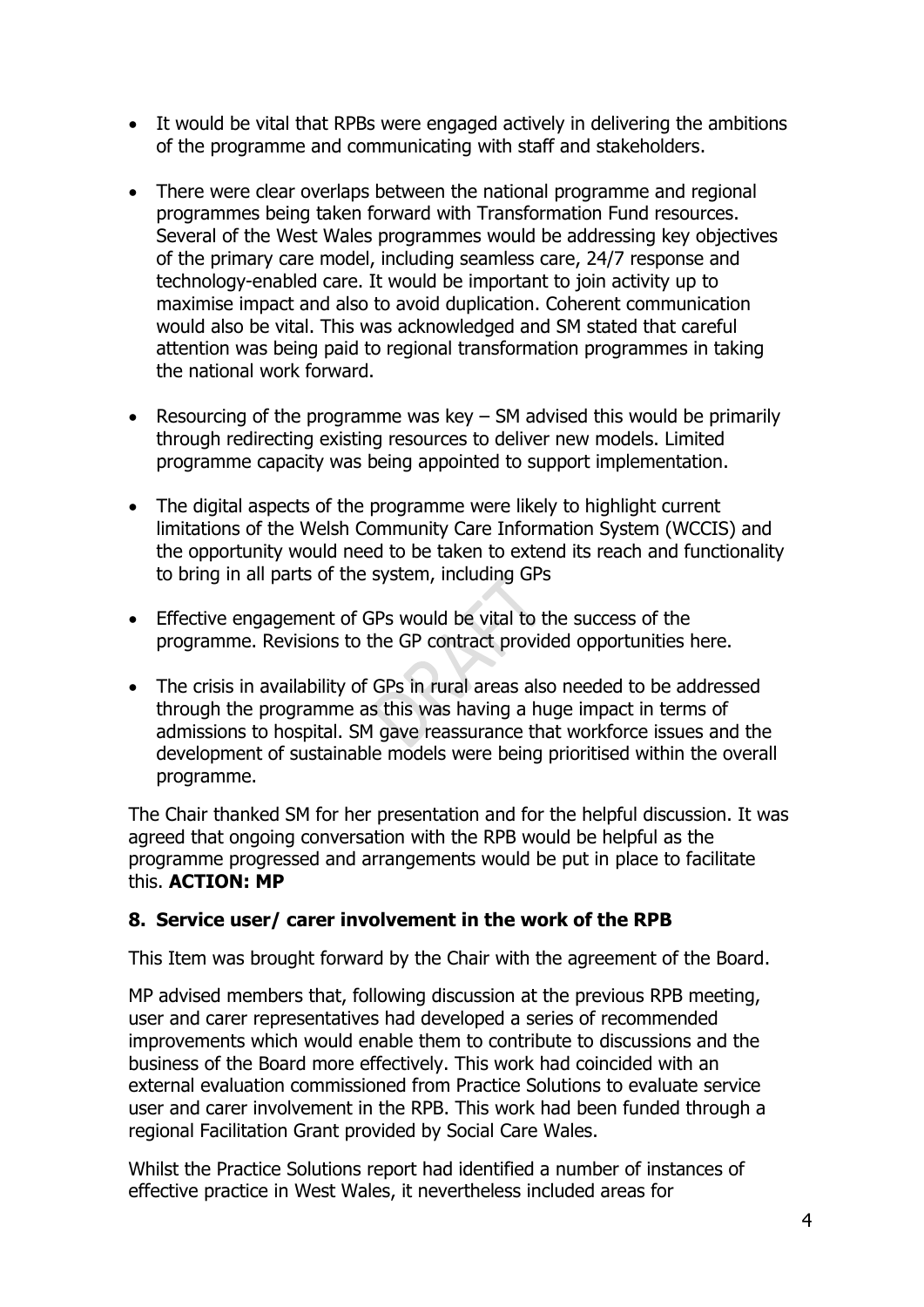improvement, a number of which aligned with those identified by service users and carers on the Board.

JS and MP took members through the recommendations from both reports. JS stressed that the involvement of users and carers in delivery of transformation programmes and in the drafting of papers for the RPB would need to underpin the other suggested improvements. Whilst discussing the recommendations, the following points were raised:

Service user and carer representatives appreciated other members listening to their concerns, which placed the West Wales RPB ahead of others in Wales Jargon should be avoided and the pace of discussions slowed down to enable all members to contribute

Earlier circulation of papers would provide an opportunity for individual members to familiarise themselves with the content; the possibility of circulating papers in separate 'lots' as they became available should be considered

The example of the involvement of the Dream Team in meetings of the regional Learning Disability Programme Group (including leading alternate meetings) should be considered in respect of the RPB; a video providing an overview of the Team's key role in the development of the regional LD Charter had been produced and it was agreed to present this to a future meeting of the RPB

As improvements were implemented it would be important to capture these and the possible development of guidance to support other RPBs could be considered

SG suggested that feedback systems that have been adopted in certain minor injury units where service user can provide feedback of the services which could be used more widely within the HDdUHB footprint to measure client satisfaction with provision and influence RPB priorities and future service development accordingly.

SJ advised that a Friends and family model that is currently being used in NHS England has been adopted by parts of Wales and is due to be rolled out after successful testing and suggested that The director of nursing could be invite to a future meeting to present on the model.

JM advised that Carmarthenshire County Council is looking into rolling out the friend and family model in their carer homes.

MP informed members that the recommendation suggesting remuneration of user and carer representatives would be considered separately by statutory partners. **ACTION: MP**

#### **5. A Healthier West Wales Transformation Programme update**

MP briefly updated members on current progress, which included: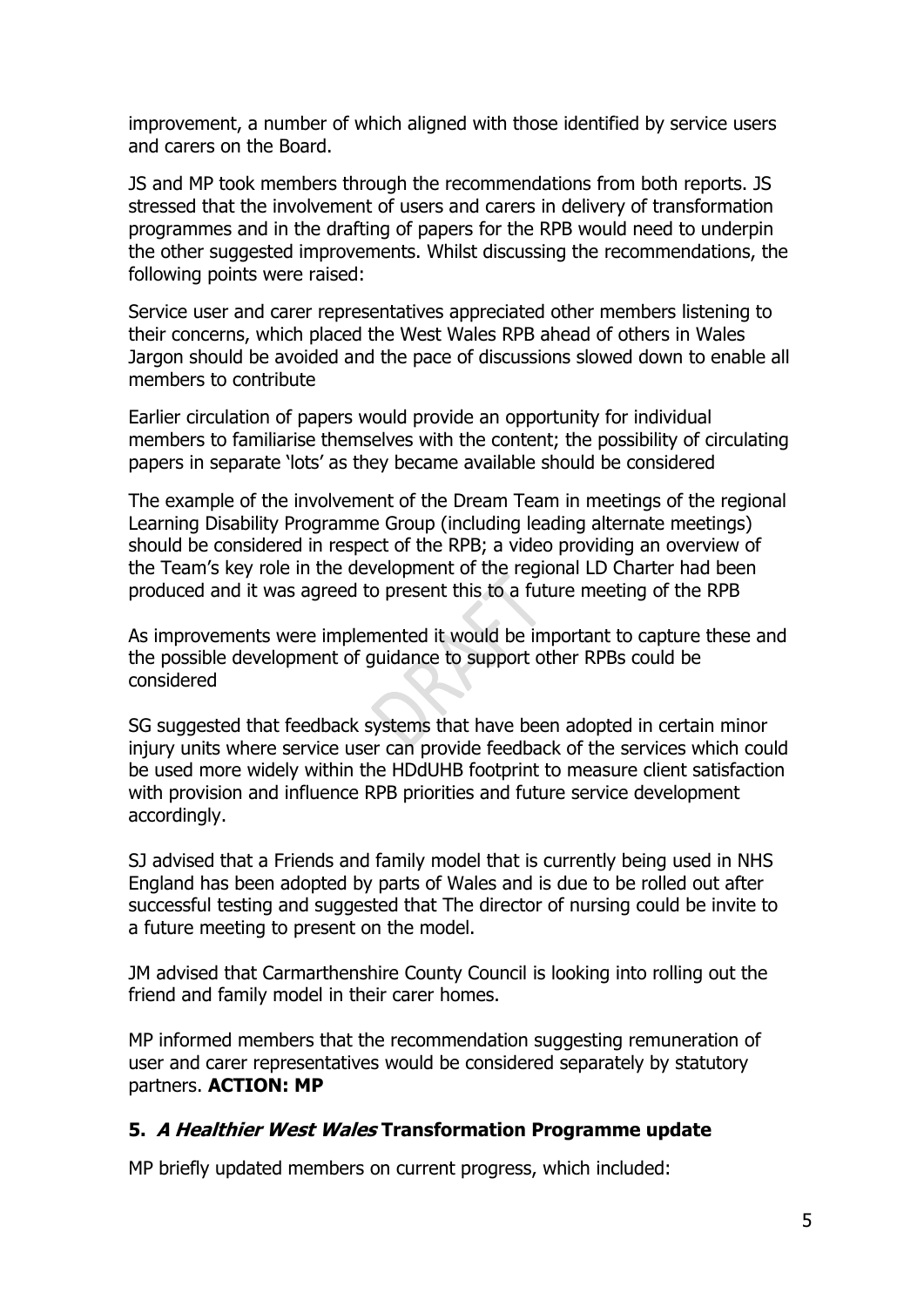- Development of detailed delivery plans and financial profiles for the three approved programmes
- Expansion of programme management capacity and revised programme governance
- Preparations for programme evaluation and the establishment of a regional Research, Innovation and Improvement Coordination Hub
- Submission to Welsh Government of revised bids for those programmes not approved in the first round, in respect of which a response was still awaited

A fuller update would be provided at the next meeting. **ACTION: MP**

## **6. RPB Annual Report 2018-19**

MP stated that the RPB was required to publish its annual report by 30 June. This was currently being drafted. A high level document outlining key achievements of the RPB had been circulated to the RPB providing a preview of information that would be included in the full report; this was noted. Members agreed arrangements for consideration of the draft report and virtual sign-off during June. **ACTION: MP**

## **7. Integrated Care Fund 2018-19 and 2019-20:**

## 2018-19 Quarter 4 report

KN advised that the Quarter 4 report had been submitted to Welsh Government. A report providing highlights of outcomes had been provided for members and a link to the full report would be circulated. **ACTION: KN**

It was noted that Welsh Government had amended reporting requirements for the revenue programme for 2019-20. Financial reports would now be required on a quarterly basis, with full outcomes reports every six months.

#### Revenue Investment Plan 2018-20 – Welsh Government feedback

It was confirmed that the Revenue Investment Plan had been submitted to Welsh Government following RPB approval in March. Further details had been requested on how locally delivered programmes were contributing to regional objectives, the proportion of funding going to social value organisations and the impact of all programmes on carers. Revisions to the plan were also required to bring the programme within budget. Specifically, the regional proposal for enhanced preventative services for children on the edge of care needed to be developed further before proceeding. These requests were currently being addressed and an update would be provided at the next meeting.

## Major Capital Programme

MP advised that regional programmes focusing on reablement centres of excellence, supported living for people with learning disabilities and mental health problems, regional provision for children with complex needs and local 'parent and baby units'